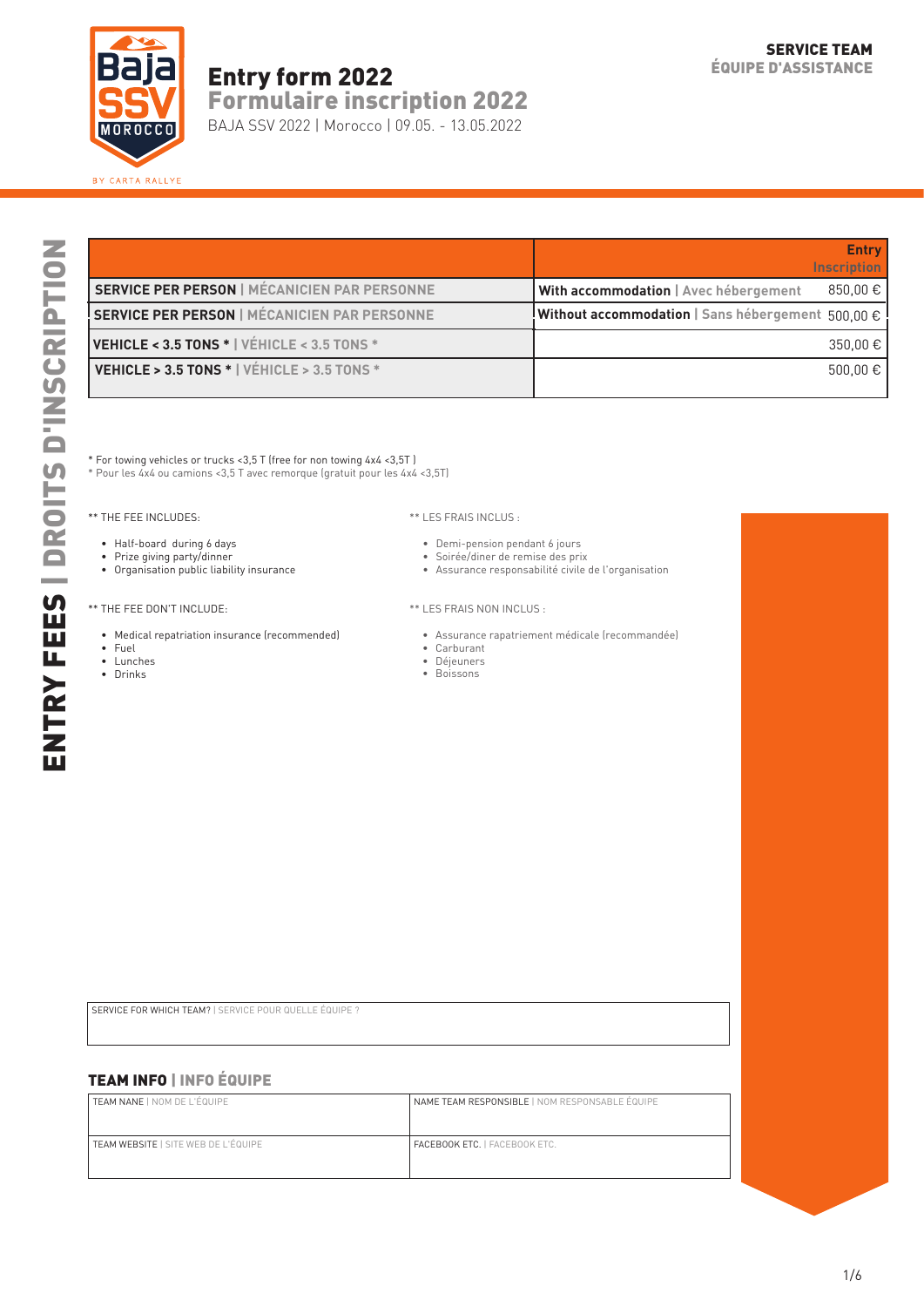

## Entry form 2022 Formulaire inscription 2022

BAJA SSV 2022 | Morocco | 09.05. - 13.05.2022

## SERVICE VEHICLE | VÉHICLE DE SERVICE

VEHICLE < 3.5 TONS \* | VÉHICLE < 3.5 TONS \*

VEHICLE > 3.5 TONS \* | VÉHICLE > 3.5 TONS \*

\* For towing vehicles or trucks <3,5 T (free for non towing 4x4 <3,5T ) \* Pour les 4x4 ou camions <3,5 T avec remorque (gratuit pour les 4x4 <3,5T)

| b.           |
|--------------|
|              |
|              |
|              |
|              |
| $\mathbf{L}$ |
| I            |
| í            |
|              |
|              |
|              |
|              |
|              |
| ٠            |

| <b>REGISTER COUNTRY   PAYS D'IMMATRICULATION</b>   | LICENSE PLATE   PLAQUE IMMATRICULATION |
|----------------------------------------------------|----------------------------------------|
| MANUFACTURER   FABRICANT                           | <b>MODEL   MODÈLE</b>                  |
| <b>VEHICLE COLOUR   COULEUR DU VÉHICULE</b>        | FUEL TYPE   TYPE DE CARBURANT          |
| DATE FIRST REGISTRATION   PREMIÈRE IMMATRICULATION |                                        |

## When submitting your entry, we need copies of the following documents:

#### **For every vehicle:**

- Vehicle documents
- Possible powers of attorney for the vehicle
- Certificate of insurance valid for Morocco
- We highly recommend to get a vehicle recovery insurance.

**Please send us these documents as PDF or image files to our e-mail address: ca@bajassvmorocco.com. Please pay attention to a good readability and that the data volume is as small as possible.**

## Lorsque vous soumettez votre participation, nous avons besoin de copies des documents suivants:

**Pour chaque véhicule :**

- Documents du véhicule
- Procuration su necessaire
- Certificat d'assurance valable pour le Maroc
- Nous vous recommandons fortement de prendre une assurance rapatrienent vehicule.

**Veuillez nous envoyer ces documents sous forme de fichiers PDF ou d'images à notre adresse e-mail: ca@bajassvmorocco.com. Veuirez à une bonne lisibilité et à ce que le volume de données soit le plus petit possible.**

Les frais pour le véhicule ne sont PAS inclus dans le prix d'inscription de base (voir les prix à la page 1).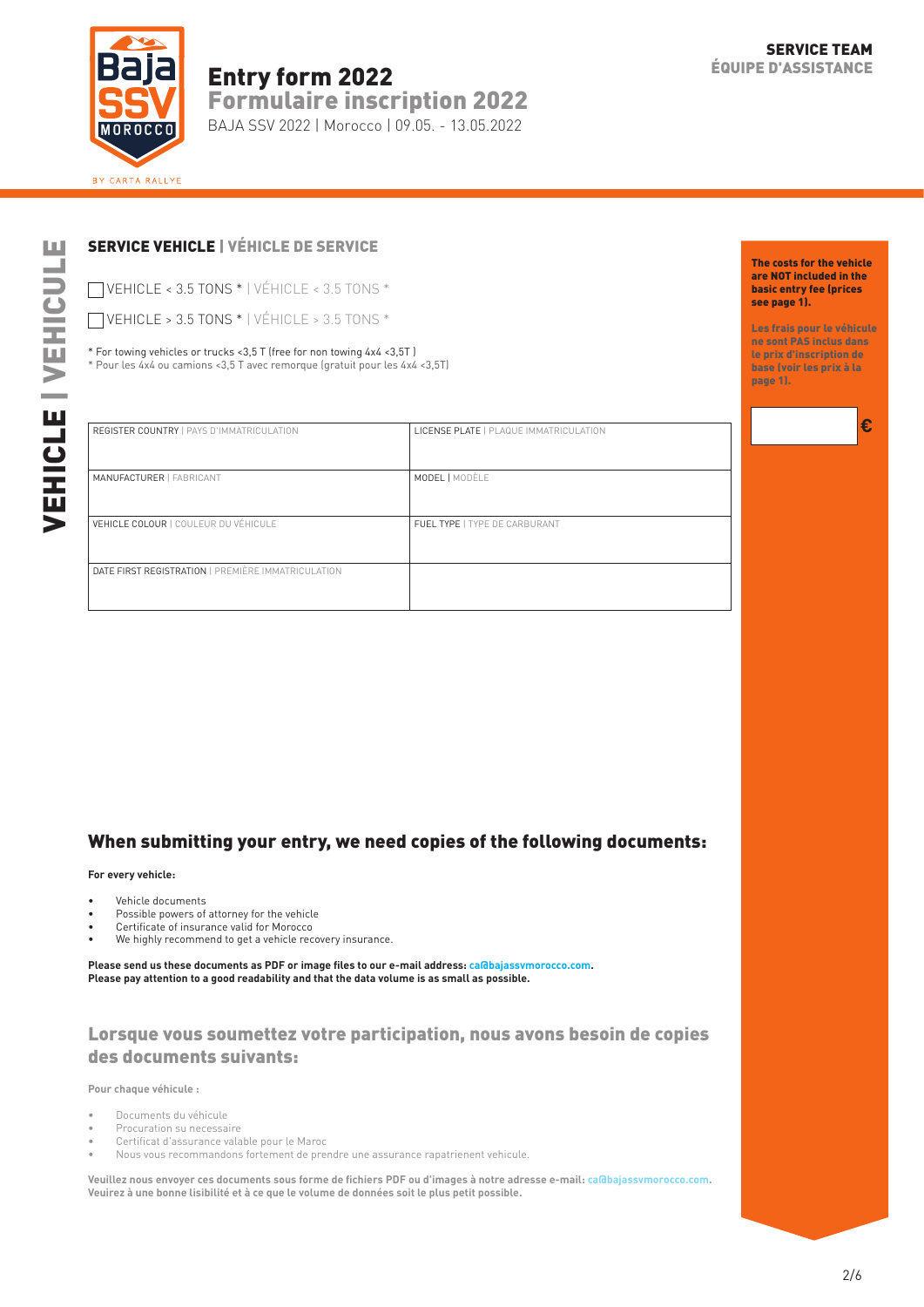

# Entry form 2022 **EQUIPE D'ASSISTANCE**

Formulaire inscription 2022

BAJA SSV 2022 | Morocco | 09.05. - 13.05.2022

**€**

#### PERSON | PERSONNE

| SURNAME   NOM DE FAMILLE                       | FIRST NAME   PRÉNOM                                             | The costs for the service<br>person 1 is NOT included<br>in the basic entry fee<br>(prices see page 1). |
|------------------------------------------------|-----------------------------------------------------------------|---------------------------------------------------------------------------------------------------------|
| DATE OF BIRTH   DATE DE NAISSANCE              | <b>PLACE &amp; COUNTRY OF BIRTH   LIEU ET PAYS DE NAISSANCE</b> | Les coûts pour le presta-<br>taire 1 ne sont PAS inclus                                                 |
| SEX   SEXE                                     | T-SHIRT SIZE   TAILLE T-SHIRT                                   | dans le prix d'entrée de                                                                                |
| $\Box$ male   masculin $\Box$ female   féminin | $\Box$ S $\Box$ M $\Box$ L $\Box$ XL $\Box$ XXL                 | base (voir les prix à la<br>page 1).                                                                    |

#### CONTACT | CONTACT

| <b>SURNAME   NOM DE FAMILLE</b>                            | FIRST NAME   PRÉNOM                                  |
|------------------------------------------------------------|------------------------------------------------------|
| DATE OF BIRTH   DATE DE NAISSANCE                          | PLACE & COUNTRY OF BIRTH   LIEU ET PAYS DE NAISSANCE |
| SEX   SEXE                                                 | T-SHIRT SIZE   TAILLE T-SHIRT                        |
| male   masculin   female   féminin                         | $\Box$ S $\Box$ M $\Box$ L $\Box$ XL $\Box$ XXL      |
| <b>CONTACT   CONTACT</b>                                   |                                                      |
| POSTCODE   CODE ZIP                                        | CITY   VILLE                                         |
| STREET, HOUSE NO.   RUE ET NUMÉRO DE MAISON                | <b>COUNTRY   PAYS</b>                                |
| MOBILE PHONE (COMPULSARY)   TÉLÉPHONE MOBILE (OBLIGATOIRE) | HOME TELEPHONE   NUMÉRO DE RÉSEAU FIXE               |
| E-MAIL ADRESS (COMPULSARY)   ADRESSE E-MAIL (OBLIGATOIRE)  | FACEBOOK ETC.                                        |
| <b>PASSPORT   PASSEPORT</b>                                |                                                      |
| NATIONALITY   NATIONALITÉ                                  | PASSPORT NO.   NUMÉRO DE PASSEPORT                   |
| DATE ISSUED   DATE D'ÉMISSION                              | VALID TO   DATE D'EXPIRATION                         |
| <b>ISSUED BY   AUTORITÉ ÉMETTRICE</b>                      | MAROC ID   MAROC ID                                  |
| <b>MEDICAL   MÉDICAL</b>                                   |                                                      |
| <b>BLOOD TYPE   GROUPE SANGUIN</b>                         | ALLERGIES   ALLERGIES                                |
|                                                            |                                                      |

## PASSPORT | PASSEPORT

| NATIONALITY   NATIONALITÉ             | <b>PASSPORT NO.   NUMÉRO DE PASSEPORT</b> |
|---------------------------------------|-------------------------------------------|
|                                       |                                           |
|                                       |                                           |
| DATE ISSUED   DATE D'ÉMISSION         | <b>VALID TO   DATE D'EXPIRATION</b>       |
|                                       |                                           |
|                                       |                                           |
| <b>ISSUED BY   AUTORITÉ ÉMETTRICE</b> | <b>MAROC ID   MAROC ID</b>                |
|                                       |                                           |
|                                       |                                           |

## MEDICAL | MÉDICAL

| <b>BLOOD TYPE   GROUPE SANGUIN</b>    | ALLERGIES   ALLERGIES |
|---------------------------------------|-----------------------|
| <b>MEDICATION TAKEN   MÉDICAMENTS</b> |                       |

### EMERGENCY CONTACT | CONTACT D'URGENCE

| SURNAME   NOM DE FAMILLE                                | FIRST NAME   PRÉNOM                                        |
|---------------------------------------------------------|------------------------------------------------------------|
|                                                         |                                                            |
|                                                         |                                                            |
| RELATIONSHIP (WIFE, PARENT)   RELATIONS (FEMME, PARENT) | <b>EMERGENCY PHONE NO.   NUMÉRO DE TÉLÉPHONE D'URGENCE</b> |
|                                                         |                                                            |
|                                                         |                                                            |

By signing this form, you confirm that you accept and comply with the terms of your registration to the event and the valid regulations of the event. En signant ce formulaire, vous confirmez que vous acceptez et respectez les conditions d'inscription pour l'evenement et le reglement de l'evenement.

| DATE   DATE | SIGNATURE   SIGNATURE |
|-------------|-----------------------|
|             |                       |
|             |                       |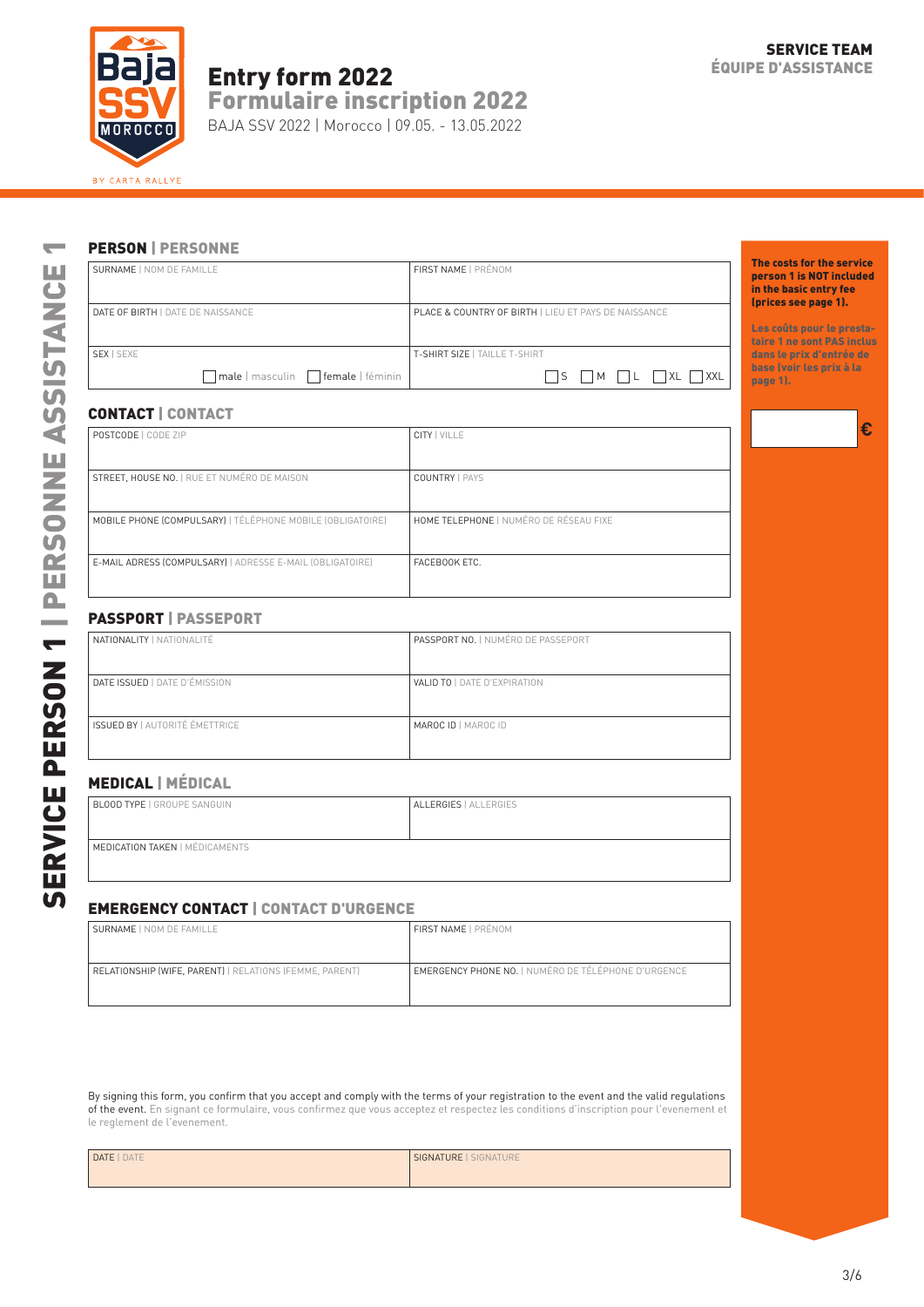

# Entry form 2022

Formulaire inscription 2022

BAJA SSV 2022 | Morocco | 09.05. - 13.05.2022

**€**

## PERSON | PERSONNE

| SURNAME   NOM DE FAMILLE                       | FIRST NAME   PRÉNOM                                             | The costs for the service<br>person 2 is NOT included<br>in the basic entry fee<br>(prices see page 1). |
|------------------------------------------------|-----------------------------------------------------------------|---------------------------------------------------------------------------------------------------------|
| DATE OF BIRTH   DATE DE NAISSANCE              | <b>PLACE &amp; COUNTRY OF BIRTH   LIEU ET PAYS DE NAISSANCE</b> | Les coûts pour le presta-<br>taire 2 ne sont PAS inclus                                                 |
| SEX   SEXE                                     | T-SHIRT SIZE   TAILLE T-SHIRT                                   | dans le prix d'entrée de<br>base (voir les prix à la                                                    |
| $\Box$ male   masculin $\Box$ female   féminin | $\Box$ S $\Box$ M $\Box$ L $\Box$ XL $\Box$ XXL                 | page 1).                                                                                                |

#### CONTACT | CONTACT

| <b>SURNAME   NOM DE FAMILLE</b>                            | FIRST NAME   PRÉNOM                                  |
|------------------------------------------------------------|------------------------------------------------------|
| DATE OF BIRTH   DATE DE NAISSANCE                          | PLACE & COUNTRY OF BIRTH   LIEU ET PAYS DE NAISSANCE |
| SEX   SEXE                                                 | T-SHIRT SIZE   TAILLE T-SHIRT                        |
| male   masculin   female   féminin                         | $\Box$ S $\Box$ M $\Box$ L $\Box$ XL $\Box$ XXL      |
| <b>CONTACT   CONTACT</b>                                   |                                                      |
| POSTCODE   CODE ZIP                                        | <b>CITY   VILLE</b>                                  |
| <b>STREET, HOUSE NO.   RUE ET NUMÉRO DE MAISON</b>         | <b>COUNTRY   PAYS</b>                                |
| MOBILE PHONE (COMPULSARY)   TÉLÉPHONE MOBILE (OBLIGATOIRE) | HOME TELEPHONE   NUMÉRO DE RÉSEAU FIXE               |
| E-MAIL ADRESS (COMPULSARY)   ADRESSE E-MAIL (OBLIGATOIRE)  | FACEBOOK ETC.                                        |
| <b>PASSPORT   PASSEPORT</b>                                |                                                      |
| NATIONALITY   NATIONALITÉ                                  | PASSPORT NO.   NUMÉRO DE PASSEPORT                   |
| DATE ISSUED   DATE D'ÉMISSION                              | VALID TO   DATE D'EXPIRATION                         |
| <b>ISSUED BY   AUTORITÉ ÉMETTRICE</b>                      | MAROC ID   MAROC ID                                  |
| <b>MEDICAL</b>   MÉDICAL                                   |                                                      |
| <b>BLOOD TYPE   GROUPE SANGUIN</b>                         | ALLERGIES   ALLERGIES                                |
| <b>MEDICATION TAKEN   MÉDICAMENTS</b>                      |                                                      |
|                                                            |                                                      |

## PASSPORT | PASSEPORT

| <b>NATIONALITY   NATIONALITÉ</b>      | PASSPORT NO.   NUMÉRO DE PASSEPORT |  |
|---------------------------------------|------------------------------------|--|
|                                       |                                    |  |
|                                       |                                    |  |
| DATE ISSUED   DATE D'ÉMISSION         | VALID TO   DATE D'EXPIRATION       |  |
|                                       |                                    |  |
|                                       |                                    |  |
| <b>ISSUED BY   AUTORITÉ ÉMETTRICE</b> | <b>MAROC ID   MAROC ID</b>         |  |
|                                       |                                    |  |
|                                       |                                    |  |
|                                       |                                    |  |

## MEDICAL | MÉDICAL

| <b>BLOOD TYPE   GROUPE SANGUIN</b>    | ALLERGIES   ALLERGIES |
|---------------------------------------|-----------------------|
| <b>MEDICATION TAKEN   MÉDICAMENTS</b> |                       |

### EMERGENCY CONTACT | CONTACT D'URGENCE

| SURNAME   NOM DE FAMILLE                                | <b>FIRST NAME   PRÉNOM</b>                          |
|---------------------------------------------------------|-----------------------------------------------------|
|                                                         |                                                     |
| RELATIONSHIP (WIFE, PARENT)   RELATIONS (FEMME, PARENT) | EMERGENCY PHONE NO.   NUMÉRO DE TÉLÉPHONE D'URGENCE |
|                                                         |                                                     |

By signing this form, you confirm that you accept and comply with the terms of your registration to the event and the valid regulations of the event. En signant ce formulaire, vous confirmez que vous acceptez et respectez les conditions d'inscription pour l'evenement et le reglement de l'evenement.

| DATE   DATE | SIGNATURE   SIGNATURE |
|-------------|-----------------------|
|             |                       |
|             |                       |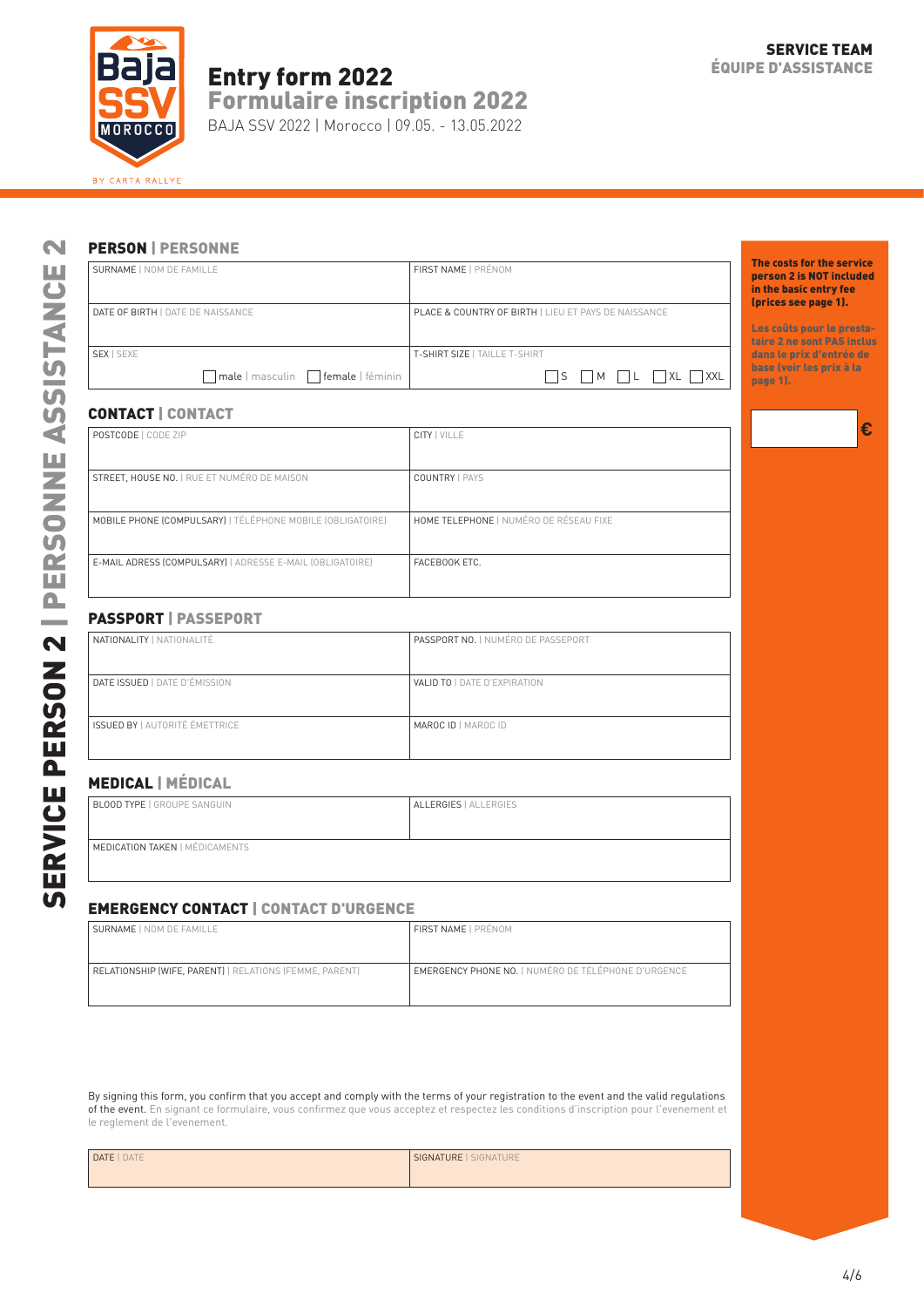

# Entry form 2022

Formulaire inscription 2022

BAJA SSV 2022 | Morocco | 09.05. - 13.05.2022

**€**

## PERSON | PERSONNE

| SURNAME   NOM DE FAMILLE           | FIRST NAME   PRÉNOM                                             | The costs for the service<br>person 3 is NOT included<br>in the basic entry fee<br>(prices see page 1). |
|------------------------------------|-----------------------------------------------------------------|---------------------------------------------------------------------------------------------------------|
| DATE OF BIRTH   DATE DE NAISSANCE  | <b>PLACE &amp; COUNTRY OF BIRTH   LIEU ET PAYS DE NAISSANCE</b> | Les coûts pour le<br>prestataire 3 ne sont                                                              |
| SEX   SEXE                         | T-SHIRT SIZE   TAILLE T-SHIRT                                   | <b>PAS inclus dans le prix</b>                                                                          |
| male   masculin   female   féminin | $\Box M$ $\Box L$ $\Box XL$ $\Box XXL$<br>  IS                  | d'entrée de base (voir<br>les prix à la page 1).                                                        |
|                                    |                                                                 |                                                                                                         |

#### CONTACT | CONTACT

| SURNAME   NOM DE FAMILLE                                   | FIRST NAME   PRÉNOM                                  |
|------------------------------------------------------------|------------------------------------------------------|
| DATE OF BIRTH   DATE DE NAISSANCE                          | PLACE & COUNTRY OF BIRTH   LIEU ET PAYS DE NAISSANCE |
| SEX   SEXE                                                 | T-SHIRT SIZE   TAILLE T-SHIRT                        |
| male   masculin   female   féminin                         | $\Box$ S $\Box$ M $\Box$ L $\Box$ XL $\Box$ XXL      |
| <b>CONTACT   CONTACT</b>                                   |                                                      |
| POSTCODE   CODE ZIP                                        | <b>CITY   VILLE</b>                                  |
| <b>STREET, HOUSE NO.   RUE ET NUMÉRO DE MAISON</b>         | <b>COUNTRY   PAYS</b>                                |
| MOBILE PHONE (COMPULSARY)   TÉLÉPHONE MOBILE (OBLIGATOIRE) | HOME TELEPHONE   NUMÉRO DE RÉSEAU FIXE               |
| E-MAIL ADRESS (COMPULSARY)   ADRESSE E-MAIL (OBLIGATOIRE)  | FACEBOOK ETC.                                        |
| <b>PASSPORT   PASSEPORT</b>                                |                                                      |
| NATIONALITY   NATIONALITÉ                                  | PASSPORT NO.   NUMÉRO DE PASSEPORT                   |
| DATE ISSUED   DATE D'ÉMISSION                              | VALID TO   DATE D'EXPIRATION                         |
| <b>ISSUED BY   AUTORITÉ ÉMETTRICE</b>                      | MAROC ID   MAROC ID                                  |
| <b>MEDICAL   MÉDICAL</b>                                   |                                                      |
| <b>BLOOD TYPE   GROUPE SANGUIN</b>                         | ALLERGIES   ALLERGIES                                |
| <b>MEDICATION TAKEN   MÉDICAMENTS</b>                      |                                                      |
|                                                            |                                                      |

### PASSPORT | PASSEPORT

| NATIONALITY   NATIONALITÉ             | <b>PASSPORT NO.   NUMÉRO DE PASSEPORT</b> |  |  |
|---------------------------------------|-------------------------------------------|--|--|
|                                       |                                           |  |  |
| <b>DATE ISSUED   DATE D'ÉMISSION</b>  | VALID TO   DATE D'EXPIRATION              |  |  |
|                                       |                                           |  |  |
| <b>ISSUED BY   AUTORITÉ ÉMETTRICE</b> | <b>MAROC ID   MAROC ID</b>                |  |  |
|                                       |                                           |  |  |
|                                       |                                           |  |  |

## MEDICAL | MÉDICAL

| <b>BLOOD TYPE   GROUPE SANGUIN</b>    | ALLERGIES   ALLERGIES |
|---------------------------------------|-----------------------|
|                                       |                       |
| <b>MEDICATION TAKEN   MÉDICAMENTS</b> |                       |
|                                       |                       |
|                                       |                       |

### EMERGENCY CONTACT | CONTACT D'URGENCE

| SURNAME   NOM DE FAMILLE                                | I FIRST NAME   PRÉNOM                                      |
|---------------------------------------------------------|------------------------------------------------------------|
|                                                         |                                                            |
| RELATIONSHIP (WIFE, PARENT)   RELATIONS (FEMME, PARENT) | <b>EMERGENCY PHONE NO.   NUMÉRO DE TÉLÉPHONE D'URGENCE</b> |
|                                                         |                                                            |
|                                                         |                                                            |

By signing this form, you confirm that you accept and comply with the terms of your registration to the event and the valid regulations of the event. En signant ce formulaire, vous confirmez que vous acceptez et respectez les conditions d'inscription pour l'evenement et le reglement de l'evenement.

| DATE   DATE | SIGNATURE   SIGNATURE | <b>TOTAL</b> |  |
|-------------|-----------------------|--------------|--|
|             |                       |              |  |
|             |                       |              |  |